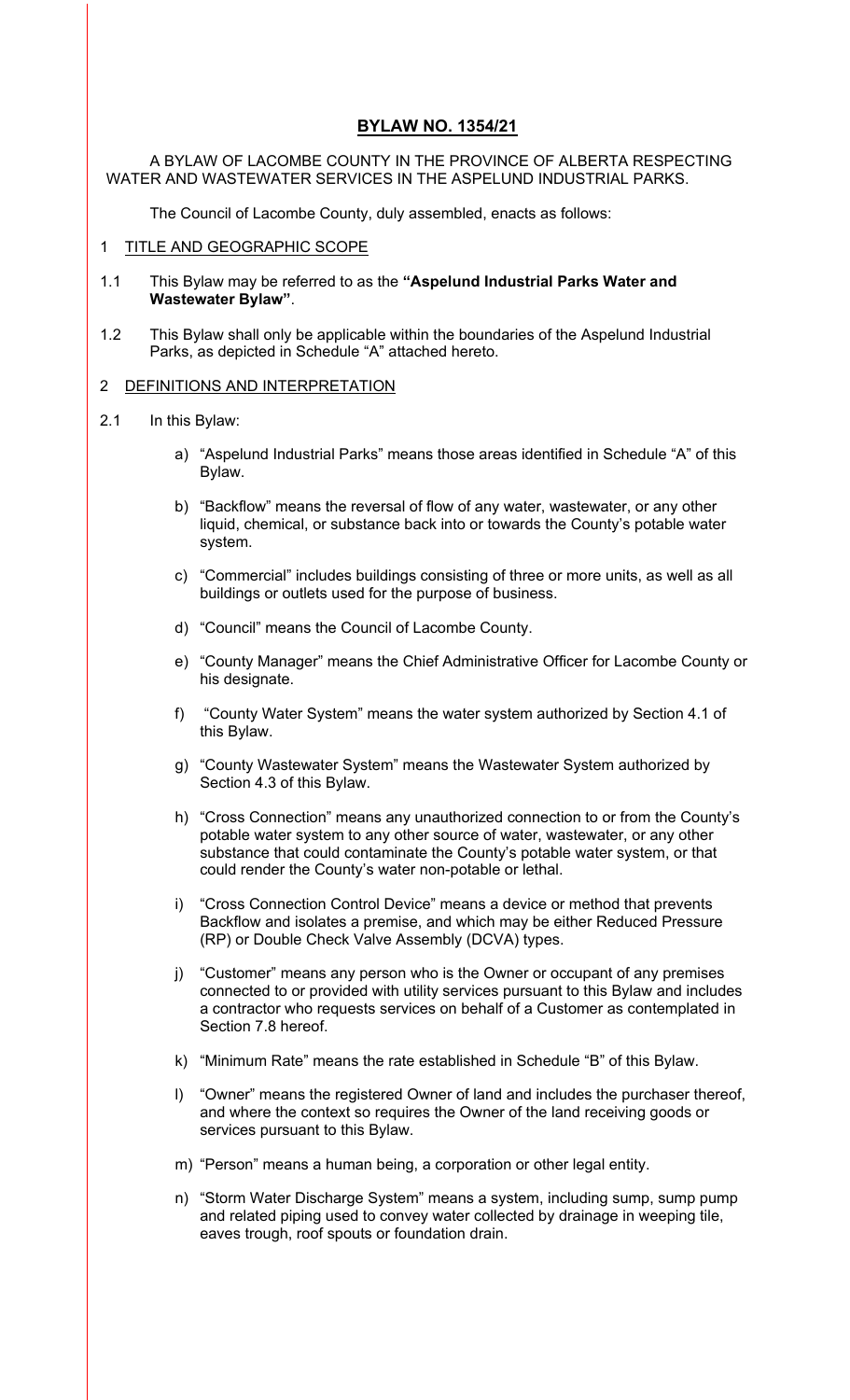- o) "Testable Cross Connection Control Device" means a Cross Connection Control Device which is capable of being inspected and tested in accordance with the National Plumbing Code of Canada, as amended or replaced.
- 2.2 The preamble and schedules attached to this Bylaw form part of this Bylaw.
- 2.3 In this Bylaw the reference to the male gender shall include the female, and the singular, shall include the plural and vice versa.
- 2.4 Where a word or term in this Bylaw is defined by this Bylaw, derivatives of that word or term shall be interpreted to have the same general meaning as the defined word or term, as the context may require.

## 3 DELEGATION OF AUTHORITY

- 3.1 Council hereby delegates to the County Manager authority to do all things necessary in order to fulfill the responsibilities and duties of the County with respect to the delivery of utility services under the Municipal Government Act and this Bylaw. The County Manager is responsible for the operation of the County's Water and Wastewater System in accordance with:
	- 3.1.1 Provincial and Federal Statutes and Regulations
	- 3.1.2 This Bylaw and related Regulations
- 3.2 The County Manager may delegate to one or more County employees any of the duties hereby delegated to the County Manager under this bylaw.

## 4 WATER AND WASTEWATER WORKS

- 4.1 The County is hereby authorized to operate a water supply and distribution system for the purposes of supplying the residents and Customers within the Aspelund Industrial Parks with potable water and fire protection.
- 4.2 No person except the County may operate a water supply and distribution system or drill a water well within the boundaries of the Aspelund Industrial Parks on private or public land unless authorized in writing to do so by the County Manager.
- 4.3 The County is hereby authorized to operate a wastewater collection and disposal system for the purposes of collecting, treating and disposing of wastewater produced by any Customer within the Aspelund Industrial Parks.
- 4.4 No person except the County may operate a wastewater collection and disposal system within the Aspelund Industrial Parks.
- 4.5 Provided that the County has installed a water supply and distribution system within a road, easement, public utility lot or other property controlled by the County, the County Manager may require the Owner of an adjacent property to provide or pay for a service connection to the County Water System, and, if connected to any other water system, or supply (including a well) to disconnect from that water system and connect to the County's water system.
- 4.6 Provided that pipes forming part of the County Wastewater System are located within a road, easement, public utility lot or other property controlled by the County, the County Manager may require the Owner of an adjacent property to provide or pay for a service connection to the County Wastewater System, and, if connected to any other Wastewater System, to disconnect from that Wastewater System and connect to the County's Wastewater System.
- 4.7 All Owners, or other persons occupying or having charge or control of premises located within the Aspelund Industrial Parks, shall connect to the County Water System and the County Wastewater System.

## 5 OPERATIONAL WATER AND WASTEWATER WORKS

5.1 Council may by resolution enter into agreements with other municipalities, private corporations or citizens for the supply of water or wastewater services beyond the limits of the Aspelund Industrial Parks, subject to such provisions, regulations or rates as may be deemed appropriate by Council.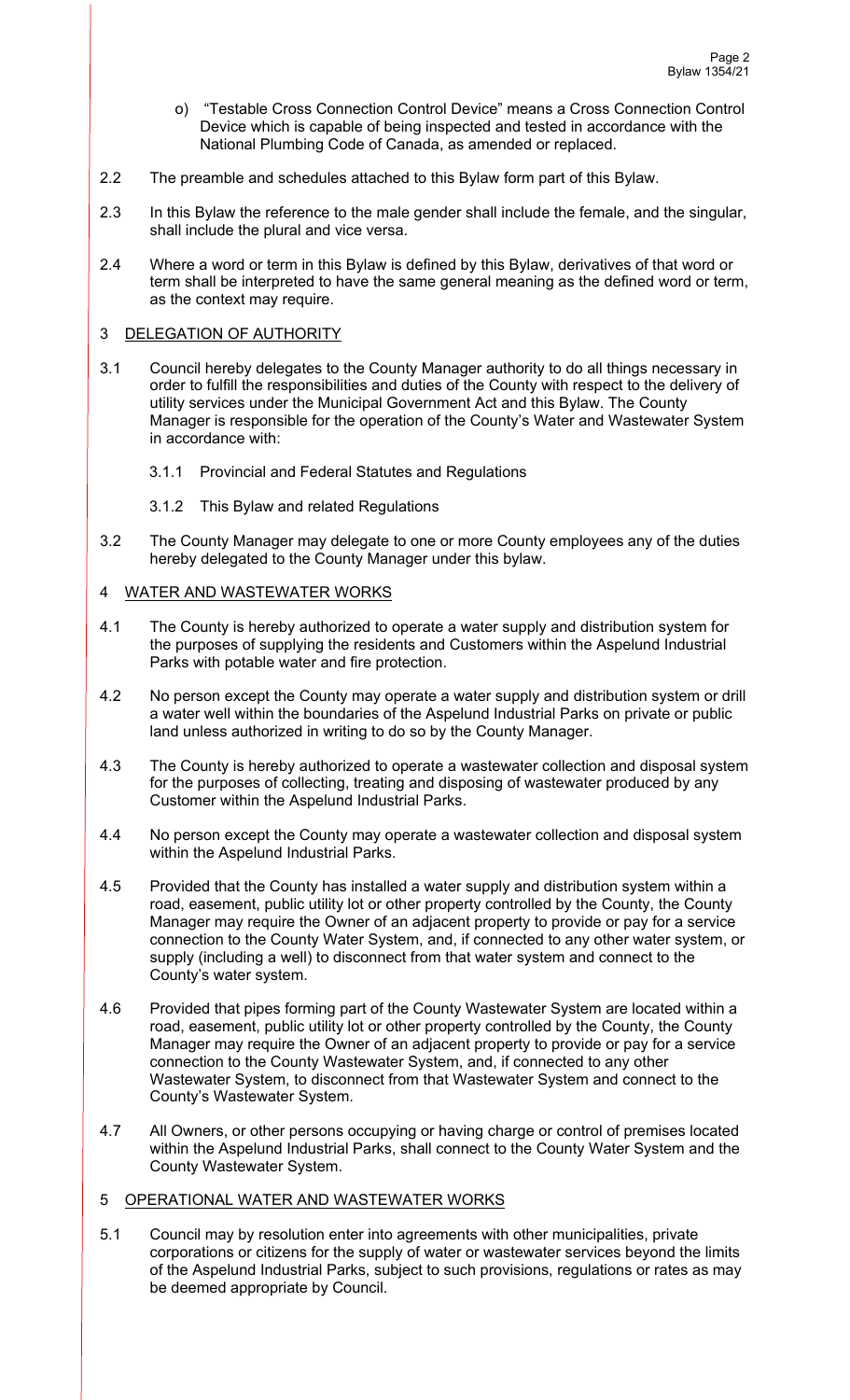- 5.2 The installation of all water and wastewater mains and related facilities shall be in accordance with the standards and specifications set out in the County's Standards Manual Edition 2 as updated from time to time.
- 5.3 Where the County undertakes work pursuant to this Bylaw the costs to be charged to and to be payable by the Owners or Customers, shall be calculated in accordance with costs and charges as set out in Schedule "C" to this Bylaw, or in the event that the charges are not specifically contemplated by Schedule "C", in such amounts as the County Manager may deem appropriate having regard to Schedule "C".
- 5.4 All properties that generate wastewater shall be connected to the County's Sewage Wastewater System.
- 5.5 Each lot or parcel and each principal building or occupancy, shall be provided with separate water and wastewater service where feasible.
- 5.6 No Person shall install a utility service connection without making an application for approval of such installation to the County and obtaining approval of such service.
- 5.7 No service connection shall be installed until a development or servicing agreement is signed by the Owner in form satisfactory to the County Manager.

## 6 WELLS AND OTHER SOURCES OF SUPPLY OF WATER

- 6.1 No well or other source of water except the County Water System shall be used in the Aspelund Industrial Parks without written permission from the County Manager.
- 6.2 All Persons having charge of or being Owners or occupiers of premises containing a well or other source of supply of water other than County Water System, may apply to the County Manager for permission to use the water in such well or other source of supply of water other than the County Water System. The County Manager in his discretion, may deny the application, or grant the application subject to such conditions the County Manager may deem appropriate including conditions on the use of such well or other source or supply of water.
- 6.3 Upon complying with the conditions prescribed in Section 6.2, the applicant may be granted a permit to use the water in the well or other source of supply of water. Any such permit may be withdrawn by the County Manager at any time without notice, and no person shall use a well or other source of supply of water after a permit for use of same has been withdrawn.
- 6.4 If the use of any well or other source of supply of water is continued contrary to the provisions of this Bylaw the County Manager may issue an order that use of the well or other source of water cease immediately and that the well or other source of supply of water shall be disconnected, removed, plugged, filled up or otherwise abated.
- 6.5 No permits will be issued for new wells after the date this Bylaw becomes effective.

# 7 SYSTEM EXTENSIONS AND INSTALLATION OF SERVICE CONNECTIONS

- 7.1 Provision of service connections to County Water or Wastewater Systems
	- 7.1.1 Owners or their agents shall submit water and wastewater service connection line design plans, duly signed by a Professional Engineer, to the County for review and approval prior to the start of service connection construction. Each unit must have an outside curb stop readily available near the front property line and otherwise comply with County standards.
	- 7.1.2 The County may require changes to water and wastewater service connection line system designs to ensure acceptable standards in design, materials and construction.
	- 7.1.3 Owners or their agents shall furnish two sets of "as built" plans to the County within 30 days of completion of the water and wastewater service connection lines and accompanying these "as built" plans shall be a letter indicating that the connections are fully operational.
- 7.2 Developing multi-lot subdivisions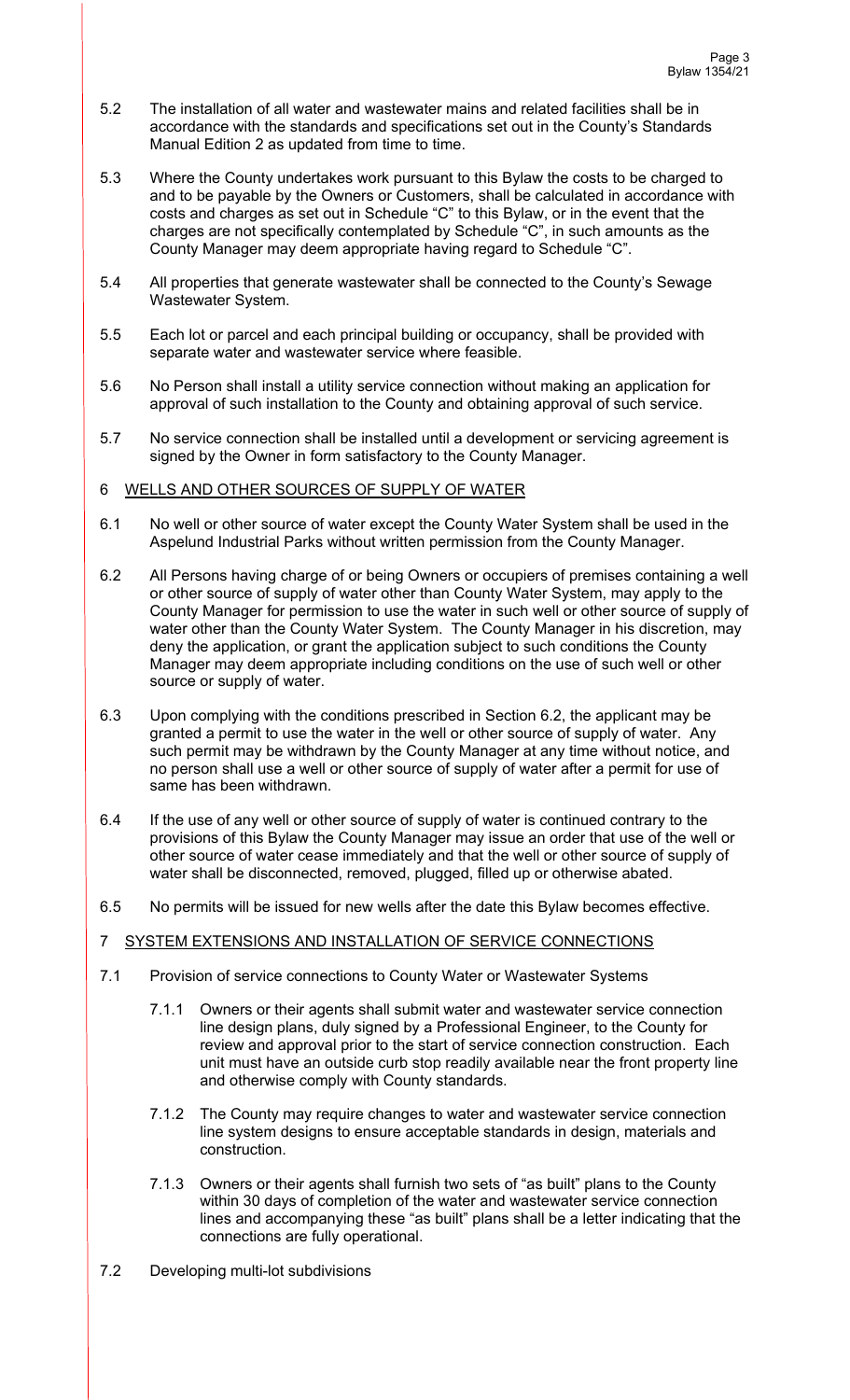- 7.2.1 Where any new lot or group of lots is developed, the Owner shall arrange at their own cost the installation of approved water and wastewater service connections.
- 7.2.2 Each development will be governed by development or servicing agreements.
- 7.3 Service Connections on County Property
	- 7.3.1 The Owner of a property is responsible for all costs of constructing or installing service connections which service the Owner's property, regardless of whether within the Owner's property or within County owned or controlled property.
	- 7.3.2 The County may install the service connection lines within County property to the Owner's property boundary only and shall charge the Owner of the property for those costs in accordance with Schedule "C".
	- 7.3.3 The County may cause the installation of service connections to be performed by a private contractor at the cost of the Owner for whom the service connections are installed.
- 7.4 An Owner shall be responsible to arrange and pay for the laying of service connections within his or her own property.
- 7.5 Owner provided service connections
	- 7.5.1 Where the County does not install the service connection lines the County shall have the right of inspection.
	- 7.5.2 The Owner shall advise the County of the time of installation and shall allow the County reasonable opportunity to inspect the installation for conformance to County standards and specifications.
	- 7.5.3 Persons excavating for service connection lines shall not backfill until a request for inspection has been made to the County and the County has done an inspection and approved the installation.
	- 7.5.4 When making a request for an inspection, a 24-hour notice will be required by the County and inspection will only be done during County regular work hours.
	- 7.5.5 Persons backfilling before requesting and receiving an inspection may be required by the inspector to dig out and expose the service lines at the Owner's cost so that a proper inspection can be done.
- 7.6 Development of Commercial buildings
	- 7.6.1 Permission will not be granted to supply water or wastewater services to two or more Commercial buildings that front on the same street and which are located on the same parcel of land. Each building must be serviced individually.
- 7.7 Application for temporary service
	- 7.7.1 Persons who wish temporary water service shall make application and enter into an agreement with the County and shall pay the County in advance the whole cost of service construction, including the cost of removal when no longer required.
	- 7.7.2 If required by the County a person requiring temporary water service shall provide a meter attachment meeting the requirements of the County.
- 7.8 Application for the testing of a water line
	- 7.8.1 A plumber acting on behalf of an Owner or Customer may, after obtaining permission by the County Manager, operate a curb shut off valve up to 1" (25 mm) in diameter for the purpose of:
		- a) The testing of the Owner's or Customer's piping in the case of new installations;
		- b) The replacing or renewing of the Owner's or Customer's service connection line.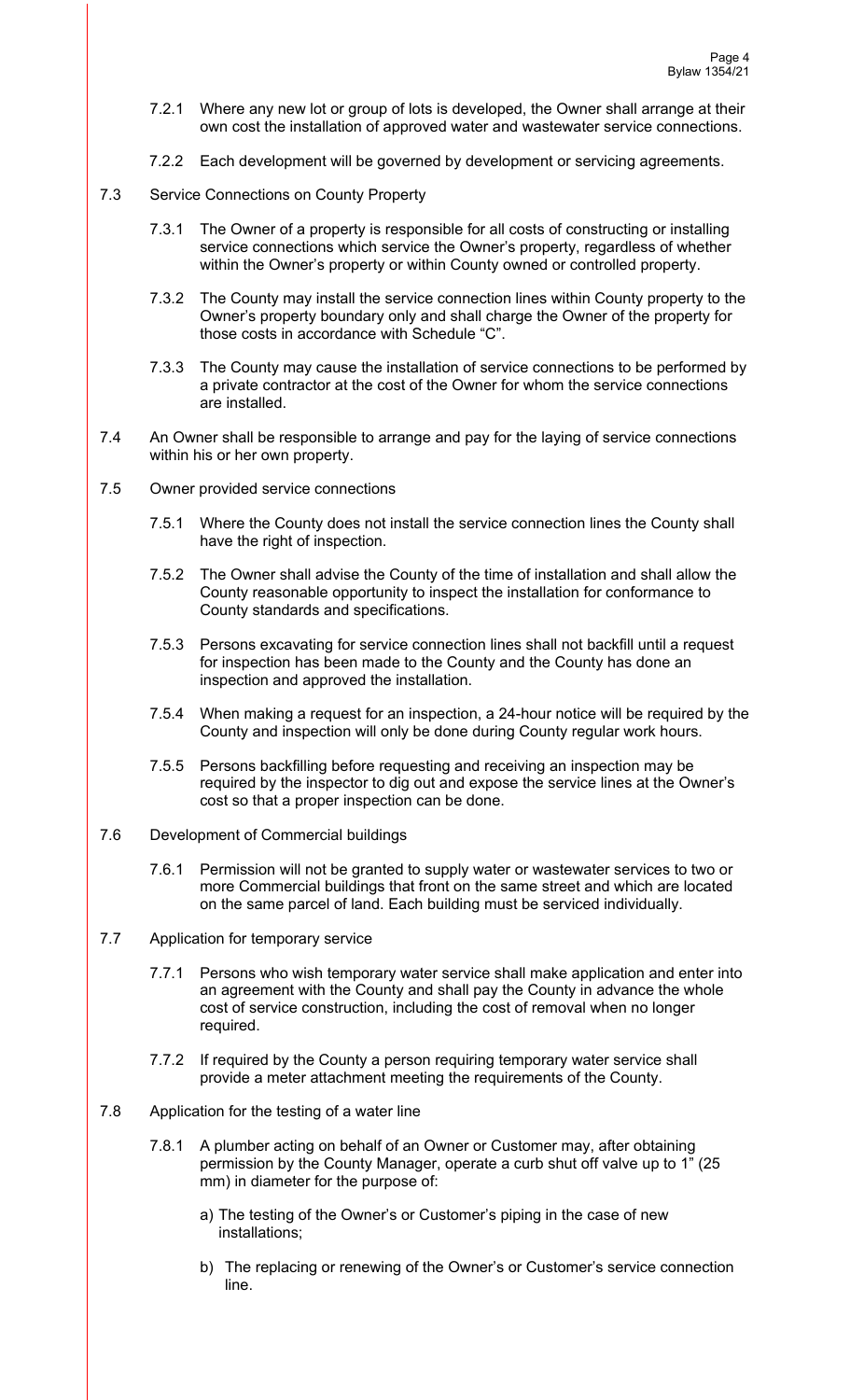- 7.8.2 If water is required to test plumbing before a meter is installed a plumber may temporarily install a meter spacer pipe.
- 7.8.3 After completion of work under this clause the authorized plumber shall immediately close the valve and remove the temporary meter spacer pipe.
- 7.8.4 A plumber shall not operate any of the service control valves of 40 mm (1  $\frac{1}{2}$ ) or larger in size for any purpose.
- 7.9 Provision of fire protection works
	- 7.9.1 When an Owner wishes to provide fire protection by means of sprinkler heads, fire hydrants, or outlets for hose lines, or in some other manner, the Owner must apply for a special service pipe and the requirements of Section 7.1 of this Bylaw shall apply.
	- 7.9.2 When an application is approved by the County for a separate special service pipe to be utilized for fire protection, all costs are at the Owner's expense including the costs of the service connections between the Owner's property and the County's water system.
	- 7.9.3 The County shall maintain at its expense that portion of the special service pipe between the County's system and the Owner's property line, provided that the construction is accepted by the County as being in accordance with the County's standards and requirements, including the placement of all stop tapping or control valves.
	- 7.9.4 Service connections constructed on lands under the control or ownership of the County shall become the property of the County upon acceptance by the County.
- 7.10 County repairs to the service connections
	- 7.10.1 The County shall be responsible for the maintenance and repair of the water service line on County lands including the thawing of frozen lines from the main up to and including the curb stop valve.
	- 7.10.2 Should the damage to the line be caused by the negligence or improper action of the Owner or Customer or those for whom they are responsible, the costs for repairing or thawing lines and curb stop valve will be charged to the Owner.

### 8 REPAIR AND MAINTENANCE OF EXISTING WATER SERVICE LINE

- 8.1 An Owner shall be responsible for the repair of the water service line within his own property.
- 8.2 Repair of water lines on Owner's property:
	- 8.2.1 Where the exact location of a problem cannot be determined to be either clearly within County lands or on private property, the County may undertake to determine the location of the problem;
	- 8.2.2 If a problem exists within the County lands, the County will continue to complete repairs; and
	- 8.2.3 If the problem is found to exist on private property, the Owner shall be responsible for the costs incurred by the County to that point and shall be responsible for the completion of the repairs.
- 8.3 Where the Owner undertakes the repair of a service connection on his own property and finds that the problem exists on the portion of line for which the County is responsible, the County may complete the repairs.
- 8.4 The Owner or occupant of a property shall ensure that the water service curb stop valve remains accessible and exposed. Where the Owner or occupier damages or causes the curb stop valve to become inoperative, the Owner shall be responsible for costs incurred by the County.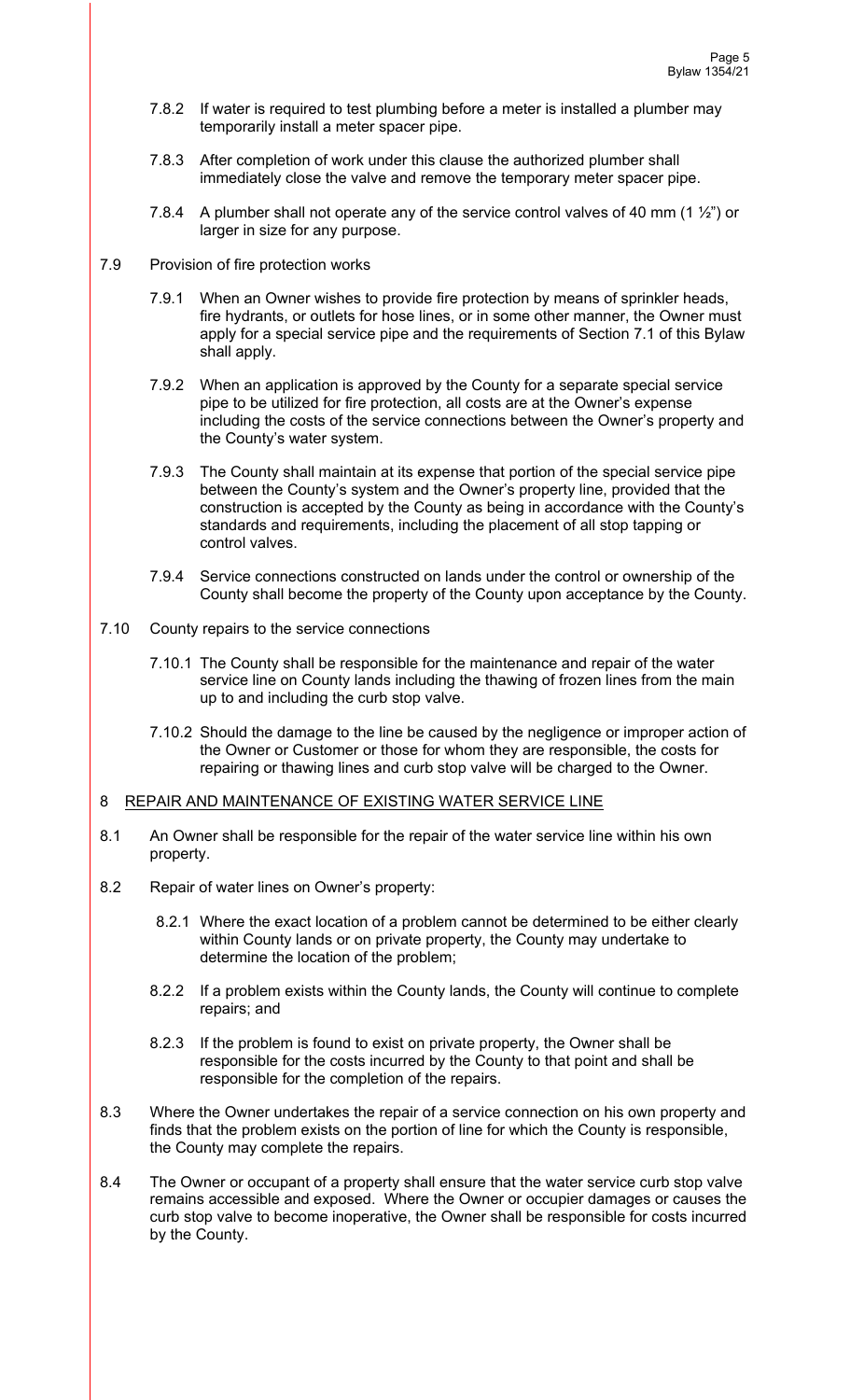- 8.5 Any obstructions restricting access to the curb stop or water meter touchpad will be removed. Removal of these obstructions shall only be arranged by the County, at the cost of the Owner.
- 8.6 The Owner shall be responsible for clearing any blockages in the wastewater service line from the building to the main.

#### 9 REPAIR AND MAINTENANCE OF EXISTING WASTEWATER SERVICE LINES

- 9.1 Repair of existing wastewater lines
	- 9.1.1 If an Owner believes that a wastewater service connection is blocked or is performing poorly the Owner may request the County to repair or replace that part of the service connection within County lands. In such a case, the Owner may be required, at the Owner's cost, to provide a camera inspection of the wastewater line to determine the nature of the problem before action is taken by the County.
	- 9.1.2 If a problem or problems are found to be on both private and County lands it will be the responsibility of the Owner of the property to repair the problem on the Owner's property before the County will undertake repairs to the County property.

### 9.2 Replacement of lines

- 9.2.1 If the Owner of a property wishes to replace a water or wastewater service connection, it shall be at the Owner's expense.
- 9.2.2 Where a service connection needs replacement because it can no longer be economically repaired, the replacement must be undertaken by the Owner at his own expense.
- 9.2.3 Section 7 of this Bylaw shall apply to the installation of replacement service connections.

#### 10 WATER METERS

- 10.1 All water meters shall be supplied by the County with all costs outlined in Schedule "C" being charged to the Owner or the Owner's general contractor of the property to which the meter has been installed.
- 10.2 All water outlets from a water service connection to any building must be metered using a meter specified in Schedule "C".
- 10.3 Where at the time of passage of this Bylaw a water service is not metered the County shall install a meter at a cost to the Owner as specified in Schedule "C".
- 10.4 Placement of water meters:
	- 10.4.1 The County will supply and maintain all water meters as required and may install remote readout indicators where necessary or desirable.
	- 10.4.2 The Owner will be responsible for coordinating the installation of the meter for his building with the County.
	- 10.4.3 The County may undertake any repairs necessary to the meter and remote readout to ensure proper operation.
- 10.5 All Owners, Customers and occupants of buildings or land shall give access to all parts thereof to the County for the purposes of installing, maintaining or reading a meter.
- 10.6 Installation of water meters:
	- 10.6.1 Every Owner shall make allowance for the installation of water meters in accordance with the County's specifications and shall protect the same from frost or other damage when placed upon their premises.
	- 10.6.2 Every Owner shall make allowance for the installation of a remote reading device on the outside of the building at the front of the building in an easily accessible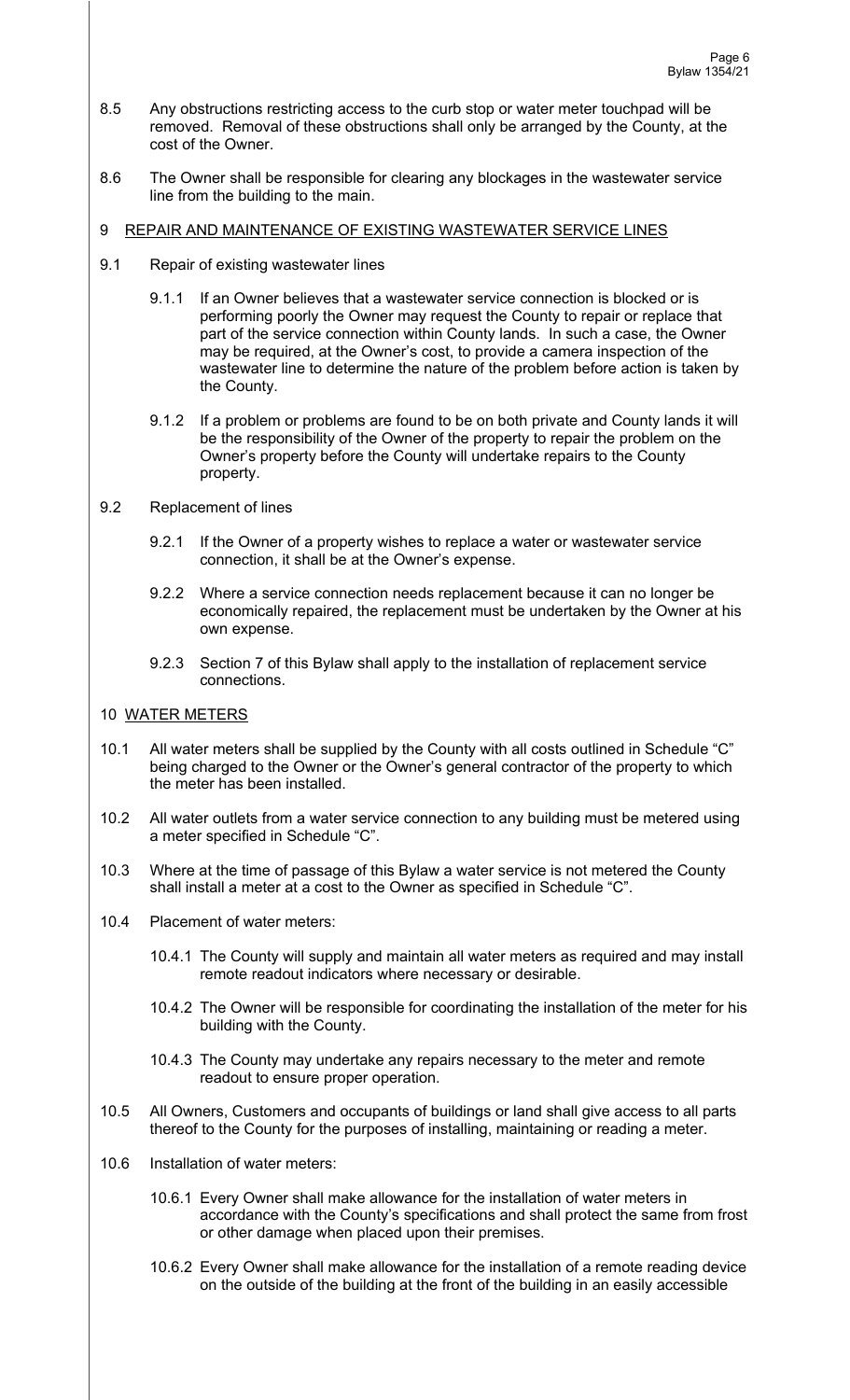location between one to one and one-half meters from ground level in accordance with the County's specifications and shall protect the same from frost or other damage.

- 10.7 Where the Owner fails to protect the meter, remote reading device and service lines from frost or other damage, such Owner shall pay the cost of repairs to the County.
- 10.8 The County may seal meters installed and no person except as authorized by the County shall break or tamper with any such seal. It is an offence to tamper with a meter and the offender is liable to the penalties specified in Schedule "D".
- 10.9 Reading of water meter:
	- 10.9.1 The County may undertake to read the actual consumption from the meter rather than from the remote read units, in which case, the next utility billing will be calculated using the actual consumption.
- 10.10 Disturbance of water meters:
	- 10.10.1 If a meter reading is disputed by either the County or the Customer, a written notice shall be given to the other.
	- 10.10.2 Following written notice, a meter situated on the premises of such Customer may be tested or calibrated by a proper official delegated by the County.
	- 10.10.3 If the said meter is found to be accurate within 98.5% to 101.5% of the water passing through the same, the expense of such test or calibration as specified in Schedule "C" shall be borne by the party giving such notice.
	- 10.10.4 If a meter is found not to be accurate within the above limits, the same shall forthwith be repaired or replaced by another meter and the expenses of so doing shall be borne by the County.
	- 10.10.5 If a meter is found not to be accurate, the accounts based upon the reading of that meter for the maximum of 12 monthly bills (consummation portion of monthly bill) preceding the date of such test shall be corrected in proportion to the error of the meter in excess of the limits outlined in S.10.10.3 hereof and the Customer shall pay or there shall be refunded payment which shall be accepted by both the County and the Customer as settlement in full to the date thereof of all claims due to the inaccuracy of such meter.

#### 11 CROSS CONNECTIONS AND BACKFLOW PREVENTION

- 11.1 Cross Connections and Backflow Prevention
	- 11.1.1 No Person shall connect, cause to be connected, or allow to remain connected to the water system or any extension thereof, any piping, fixture, fitting, container or appliance, which, under any circumstances, may allow water, waste water or any other liquid, chemical or substance to enter the County Water System.
	- 11.1.2 Owners and Customers shall allow a County authorized inspector full access to their facilities in order to evaluate and/or inspect for possible Cross Connections and existing or newly installed Backflow preventers.
	- 11.1.3 For the purposes of preventing a Cross Connection, the County Manager may require any Owner or Customer to install a Testable Cross Connection Control Device or Devices.
	- 11.1.4 At the time of installation and thereafter, every Owner or Customer required to install a Testable Cross Connection Control Device pursuant to any Act, regulation or code or by the County Manager pursuant to this Bylaw, shall:
		- a) Ensure that the Testable Cross Connection Control Device or Devices installed are inspected and tested on a yearly basis; and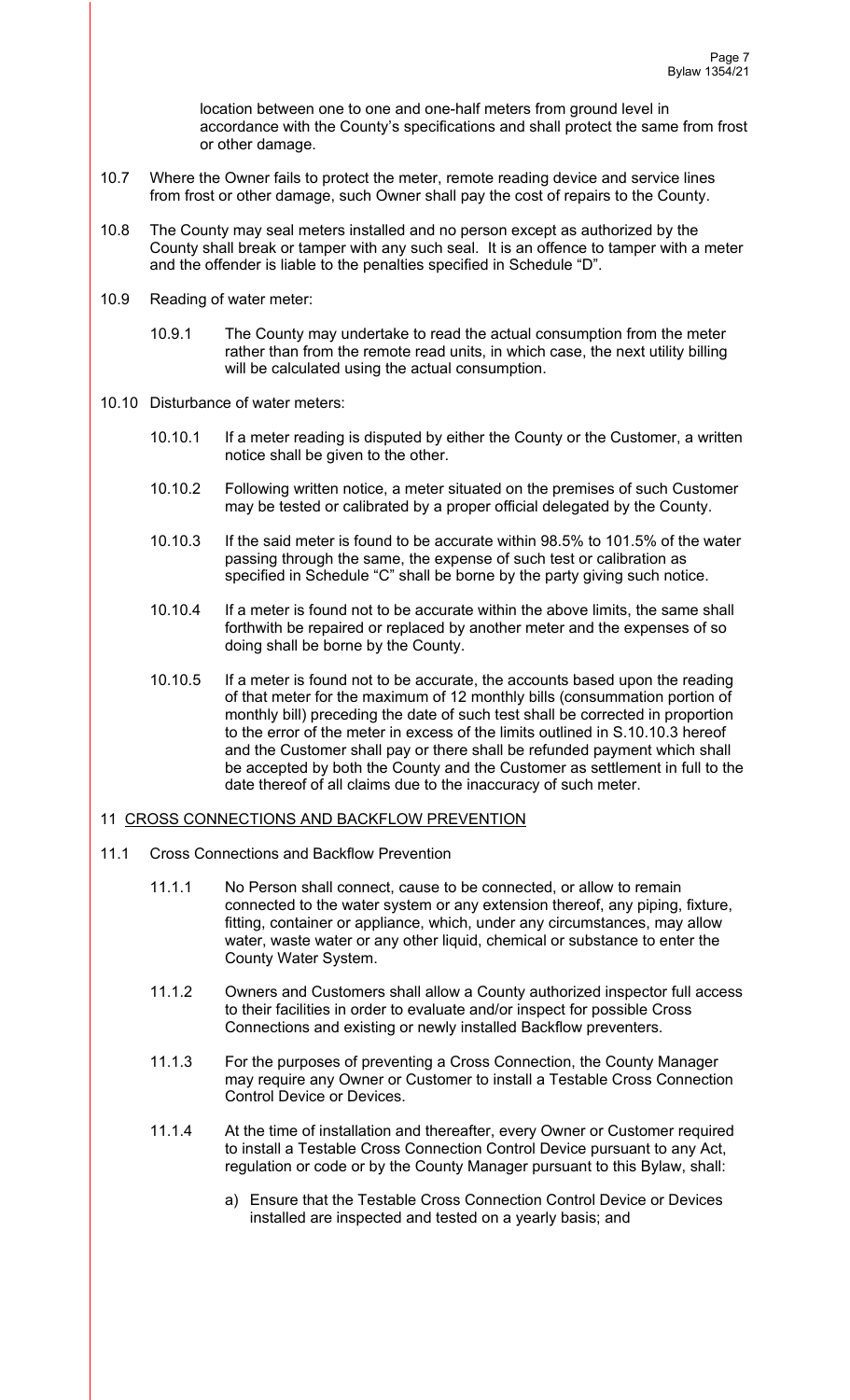- b) Report the results of the inspection and testing on the form prescribed by the County Manager to the County Manager within the time frame specified by the County Manager.
- 11.1.5 Every Owner or Customer required by the County Manager to install a Testable Cross Connection Control Device or Devices shall install only Testable Cross Connection Control Device or Devices approved by the County Manager.
- 11.1.6 Every Owner or Customer required by this Bylaw to ensure that Testable Cross Connection Control Device or Devices are inspected and tested shall ensure that only persons approved by the County Manager are utilized to perform those inspections and tests. In approving Persons to inspect and test Cross Connection Control Devices, the County Manager may take into consideration the following qualifications:
	- a) A certificate from an accredited organization as a Certified Backflow Prevention Device Tester;
	- b) A calibration certificate for test equipment;
	- c) Another trade or professional qualification (e.g. Plumbing Certificate, Sprinkler Fitter Certificate, etc.); and
	- d) Liability insurance coverage.
- 11.1.7 If an Owner or Customer fails to have a Testable Cross Connection Control Device or Devices inspected or tested or fails to report the results of the inspection or testing to the County Manager, the County Manager may notify the Owner or Customer that the Testable Cross Connection Control Device or Devices must be inspected and tested and a test report must be submitted to the County Manager within the time frame specified by the County Manager or his designate.
- 11.1.8 The County Manager may discontinue providing water service to an Owner or Customer until the Owner or Customer has the Testable Cross Connection Control Device or Devices inspected and tested and the Owner or Customer submits a report with results satisfactory to the County Manager.
- 11.1.9 Every Owner or Customer shall display an up-to-date information record card issued by the County on or immediately adjacent to the Testable Cross Connection Control Device or Devices.

## 12 RATES, BILLING AND COLLECTION

- 12.1 The various rates to be charged to Customers for the purchase of water and the disposal of wastewater are prescribed in Schedule "B" of this Bylaw.
- 12.2 A utility bill showing actual or estimated amounts for all service charges to the Customer hall be prepared and mailed monthly. The water and wastewater service charges and any other charge authorized by a Bylaw of Lacombe County may be combined on a single Customer bill, but each charge shall be shown separately.
- 12.3 The billing for water service charges shall be based on meter readings taken within the last seven days of each month, or as soon as practical thereafter, or following a change in the ownership of the property.
- 12.4 Where a meter cannot be read by an agent of the County on the normally scheduled date for meter reading services, or where the meter or its appurtenances have been interfered with or obstructed, consumption amounts shall be estimated by the County based on past and current consumption information.
- 12.5 No reduction in rates or charges shall be made for any interruption of water or wastewater services during a billing period.
- 12.6 Where an Owner or occupant wishes to obtain water and wastewater services, he shall make application to the County.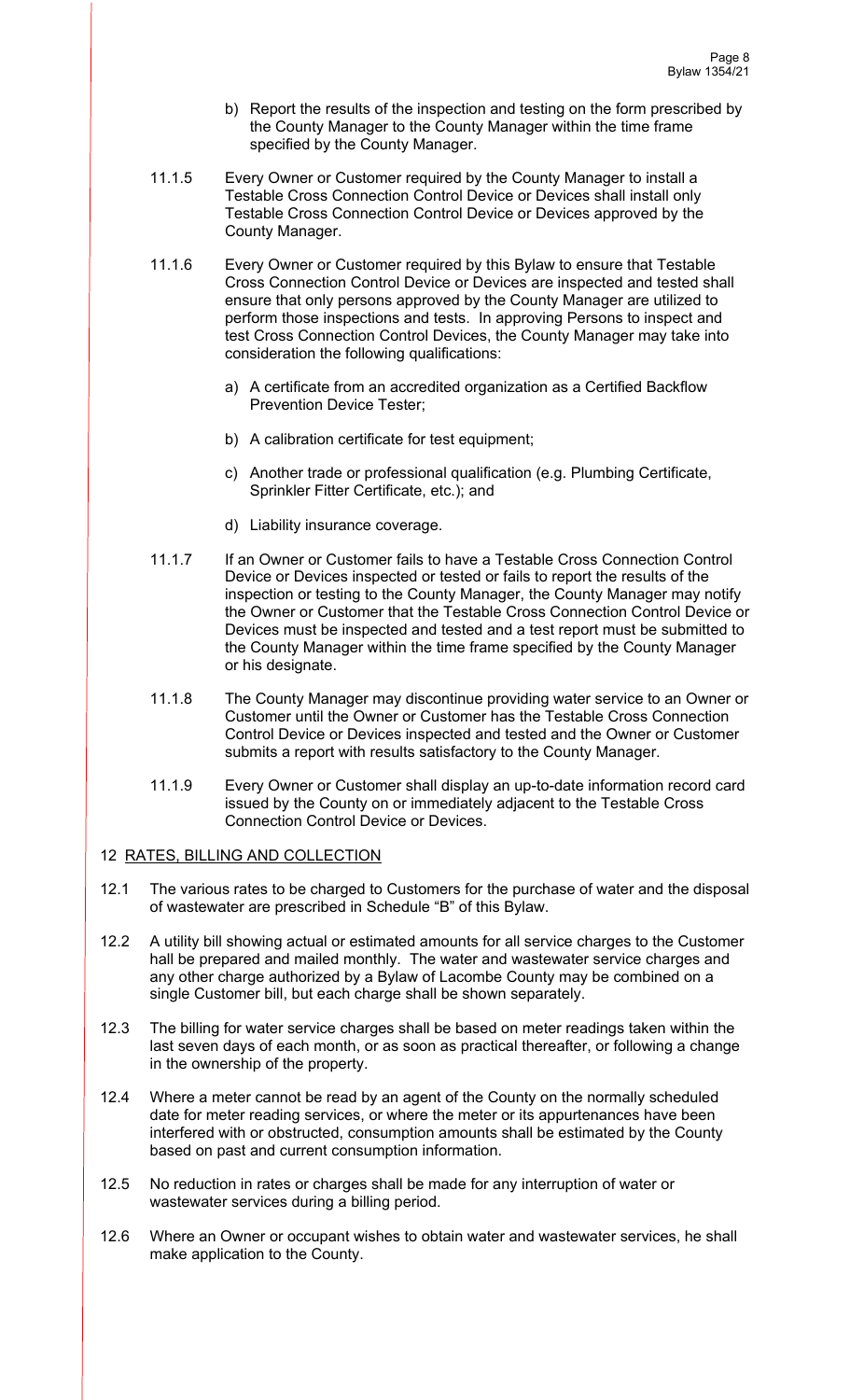- 12.7 Customers opening a new account who are indebted to the County for utility services previously supplied shall not be entitled to receive utility services until payment of such outstanding account has been made in full.
- 12.8 Every applicant for the supply of water or wastewater services shall, before the service is turned on, deposit with the County a deposit as prescribed in Schedule "B".
- 12.9 Customers opening a new utility account due to a change of address within the Aspelund Industrial Parks shall not have to pay a deposit if 1) the Customer has an existing utility account established for at least two (2) years; 2) the existing account is not in arrears; and 3) the new account is in the same name as the existing account.
- 12.10 Interest shall not be paid for the period of time which the deposit is held by the County.
- 12.11 Deposits shall be returned as follows:
	- 12.11.1 Where Customers have made payment of all utility bills rendered them on or before the due date stated on the bill during the most recent two-year period, and have maintained their utility account in good standing during that time; and
	- 12.11.2 When the water and/or wastewater service has been discontinued, subject to the deduction of any unpaid account at the time of such discontinuance of service.
- 12.12 All utility bills are due and payable upon receipt of billing with payment to be made at the Lacombe County office or at such other place as may be designated from time to time by the County Manager.
- 12.13 Non-receipt of a utility bill shall not exempt the Customer from payment of the services rendered.
- 12.14 Any water and/or wastewater account balance which remains unpaid after the last day of the month in which the County office is regularly open shall have added to their account a late payment fee as specified in Schedule "C" based on the combined account balance including other services and charges included on the utility bill by Lacombe County.
- 12.15 Where a utility account has been outstanding for a period of 60 days, a notice shall be mailed to the Customer and the registered Owner of the property if the Customer is not the registered Owner, warning that water service may be shut off unless full payment of the account is received within seven days of the notice. If payment is not received within the seven-day period, the County may, but is not required to, hand deliver, or post a final notice on the property, warning that water services shall be shut off unless full payment of the account is received within two days of the final notice. Payment must be made by cash, certified cheque, debit card or internet banking, failing which, services may be disconnected.
- 12.16 Where water service has been shut off for non-payment of a utility account in accordance with Section 12.15, the water service shall not be turned on until such time as the account, including penalties and a reconnection fee as prescribed in Schedule "C" has been paid and an account deposit, as prescribed in Schedule "C", has been provided. Payment must be by cash, certified cheque, debit card or internet banking.
- 12.17 Notwithstanding Section 12.15, where the Customer is unable to pay the entire amount of the outstanding utility account the County Manager may, upon negotiation of a satisfactory repayment schedule, postpone the shut-off of water services.
- 12.18 Where the Owner of the property is the Customer and where a utility account and other charges under this Bylaw remain unpaid, the County Manager may add the unpaid utility and other charges to the tax roll account of the property.
- 12.19 The County Manager may undertake collection of any unpaid utility accounts by any means provided by the law.
- 12.20 Any person wishing to discontinue receiving water and wastewater service from the County shall give two working days' notice of the same to the County office, otherwise the rates will continue until such notice is given or the water is turned off.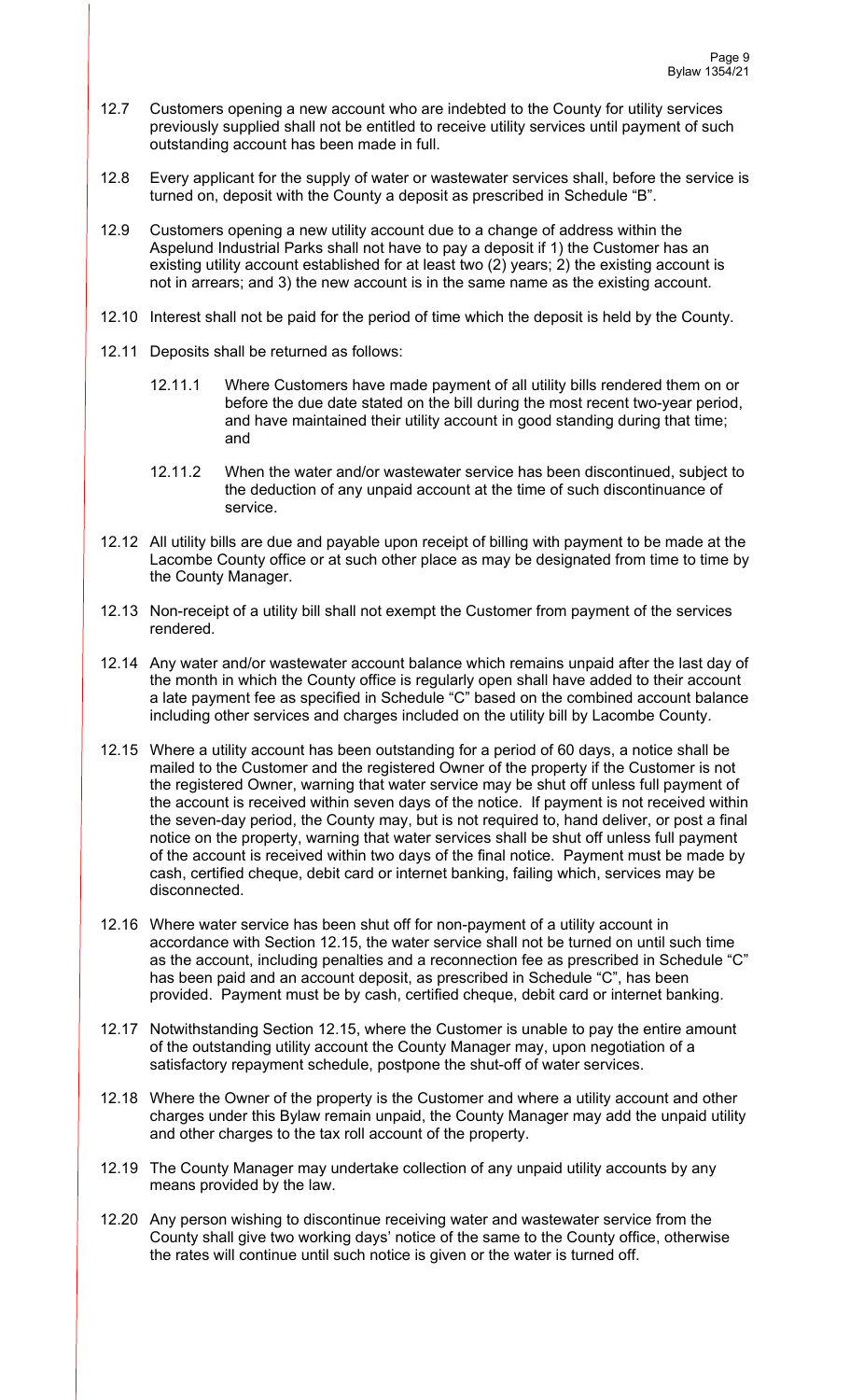- 12.21 Where water and wastewater service is to be discontinued a final billing will be calculated on a prorated basis from the date of the last billing to the date of discontinuance of service.
- 12.22 Where it has been determined that a Customer has been paying an amount lesser than that which should have been paid because of errors of the County such as improper meter placement, sizing or specification, improper rate application, or improper meter reading or bill calculation, a charge of the difference between what was paid and what should have been paid shall be paid by the Customer for the period between January 1<sup>st</sup> of the year previous to the current year and the date on which the error was discovered.
- 12.23 Where it has been determined that a Customer has been paying an amount greater than that which should have been paid because of errors of the County such as improper meter placement, sizing or specification, improper rate application, or improper meter reading or bill calculation, a refund of the difference between what was paid and what should have been paid shall be given to the Customer for the period between January 1st of the year previous to the current year and the date on which the error was discovered. Notwithstanding the above, Council may, at its sole discretion, authorize a refund exceeding the amount determined in this Section.
- 12.24 Where a customer can demonstrate that water is delivered and consumed and is not returned in any amounts to the sanitary system, the County Manager may adjust a utility bill to reflect this situation.

### 13 GOVERNING THE PROVISION AND USE OF WATER

- 13.1 In the event of construction, maintenance, repairs, emergency, shortage of water, water bans, or in connecting or repairing of service connections, or the maintenance or repair of the County's Water System or any part thereof, the County shall have the right to shut off, interrupt or ration the water from or to any Customer without notice and keep it off as long as may be necessary.
	- 13.1.1 The County shall endeavor to provide notice to Customers of such interruption of service and shall seek to minimize the inconvenience to Customers as may be deemed reasonable by the County Manager.
	- 13.1.2 The County does not guarantee the pressure nor the continuous supply of water, and the County reserves the right at any and all times without notice to change operating water pressures and to shut off, interrupt or ration water. The County, its officers, employees or agents shall not be liable for any damages of any kind due to changes in water pressure, the shutting off of water, interruption of water supply, water bans or shortage, or by reason of the water containing sediments, deposits or other foreign matter.
- 13.2 Except where authorized by the County in writing no Person shall open, close or interfere with any hydrant or valve connected to the County Water System.
- 13.3 No Customer, or Owner and occupant of any building or property which are supplied with water by the County shall sell or otherwise dispose of water supplied by the County, or to give away or permit the same to be taken or carried away from the property unless specifically authorized by the County.
- 13.4 The County may have the water shut off to the property of any Owner or Customer breaching any of the provisions of this Bylaw, and in cases where the water has been shut off for allowing waste due to leaks or defects in pipes or connections may refuse to restore water services until the defects have been repaired.
- 13.5 The County may shut off water at the curb stop valve, in which case no person shall turn on or attempt to turn on the water except where authorized by the County in writing.
- 13.6 When an emergency in water supply occurs, the County may restrict the use of water from the County Water System.

### 14 RESTRICTED MATERIALS

14.1 No Person shall connect, cause to be connected, or allow to remain connected to the County Water System any piping, fixture, fittings, container or appliance, in a manner ssssswhich under any circumstances, may allow contaminated or polluted water,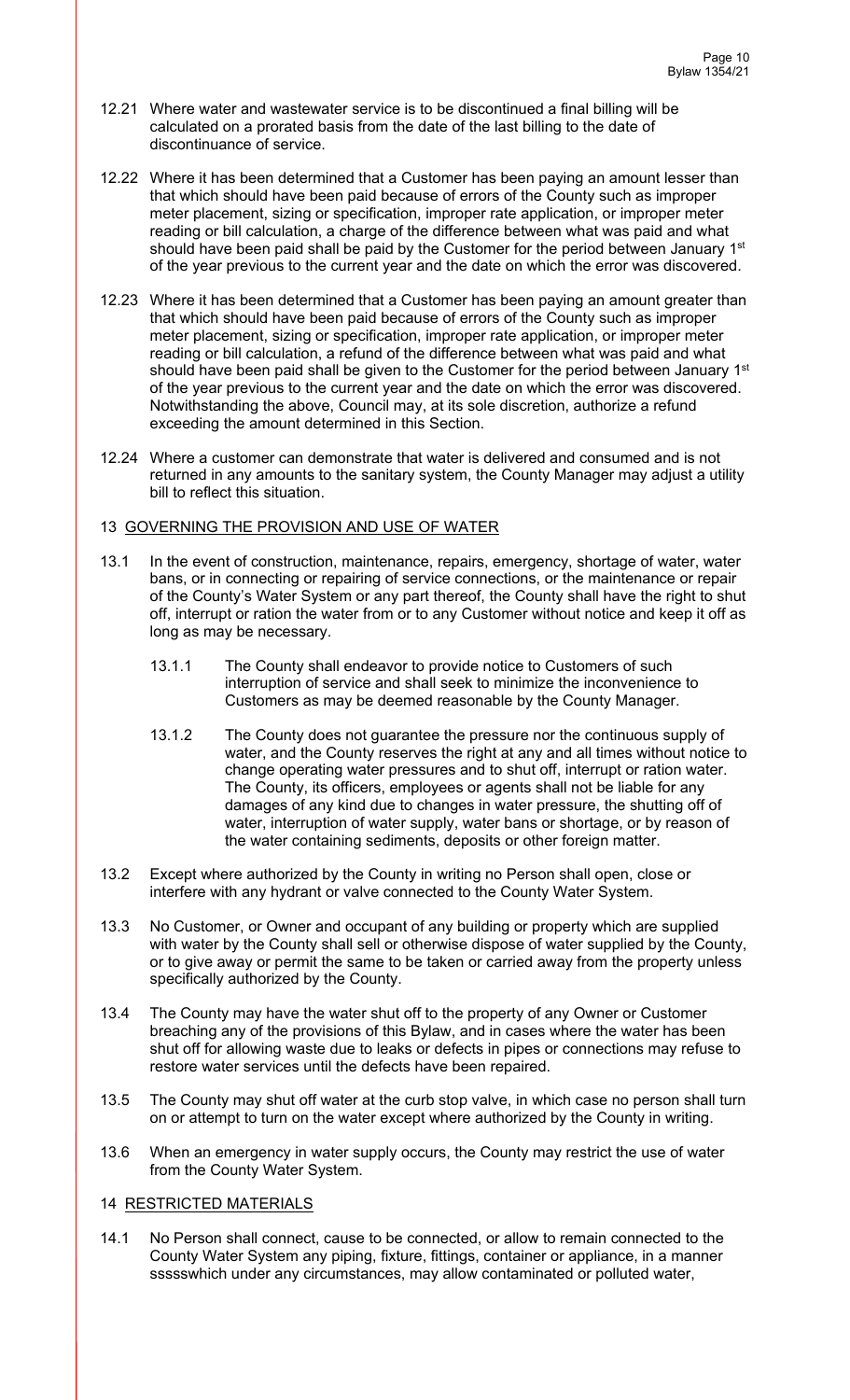wastewater or any other liquid, chemical or substance to enter the domestic water system.

- 14.1.1 The County Manager or his designate may issue such order or orders to the Owner of the property as may be required to ensure compliance with Article 10 of this Bylaw.
- 14.1.2 The Owner of a property is required to install Cross Connection Control Devices that may be required by the County Manager and shall be responsible for the costs of the device, installation and maintenance.
- 14.2 No Person shall throw, deposit or leave in or upon the County Wastewater System or any sewer, trap, grating, drain or manhole connected therewith, any material that may cause blockage of the County Wastewater System, including its mains or service connections.
- 14.3 No Person shall discharge into the County Wastewater System, or any sewer, trap, drain or manhole connected therewith, any liquid or liquids that would prejudicially affect the County Wastewater System, adversely affect the environment, or which would cause pollution or are hazardous.
- 14.4 No Person shall make any connection with the County Wastewater System or any drain or pipe connected therewith for the purpose of conveying any inflammable, explosive or hazardous material.
- 14.5 No Person shall make any connection with the County Wastewater System or any drain or pipe connected therewith for the purpose of conveying any surface water collected by drainage in weeping tile, eaves trough or roof spouts.
- 14.6 No Person shall discharge the contents of any privy vault, manure pit or cesspool, directly or indirectly into the County Sewage Wastewater System, or any drain connected to the County Sewage Wastewater System.
- 14.7 No Person shall turn, lift, remove, raise or tamper with the cover of any manhole, or ventilator of any County sewer, except where authorized by the County.
- 14.8 No Person shall cut, break, pierce or tap into the County Wastewater System.
- 14.9 The County may upon reasonable notice and at reasonable times enter buildings or other places which have been connected to the County Wastewater System and to ascertain whether or not any improper material or liquid is being discharged in wastewater, and the County shall have the right to use any test or other means necessary to determine compliance with this Bylaw and to stop or prevent the discharge of any substances that are contrary to this Bylaw.
- 14.10 Discharges from trade, industrial or manufacturing process
	- 14.10.1 No Person shall discharge or allow to be discharged any waste, product or by-product created or resulting from any trade, industrial or manufacturing process, directly or indirectly into the County Wastewater System without such pre-treatment as shall be prescribed by the County for each such case.
	- 14.10.2 The necessary pre-treatment works so prescribed shall be completely installed by the Customer at his own expense, prior to the construction of the wastewater connection and shall be continuously maintained and operated by the Customer.
	- 14.10.3 No person shall discharge or allow to be discharged into the County Wastewater System any materials found listed in Schedule "E" to this Bylaw which exceed the levels listed in Schedule "E" of this Bylaw.
	- 14.10.4 Any person who breaches Section 14.10.3 of this Bylaw shall in addition to the penalty prescribed in Schedule "D" to this Bylaw be liable for all costs incurred by the County in remediating the situation caused by that breach, including all clean-up costs.
- 14.11 Grease traps of sufficient size and approved design shall be placed on the waste pipes from all hotels, restaurants, laundries, and such other places as the County may direct. The Owner will be responsible for the maintenance of the grease traps.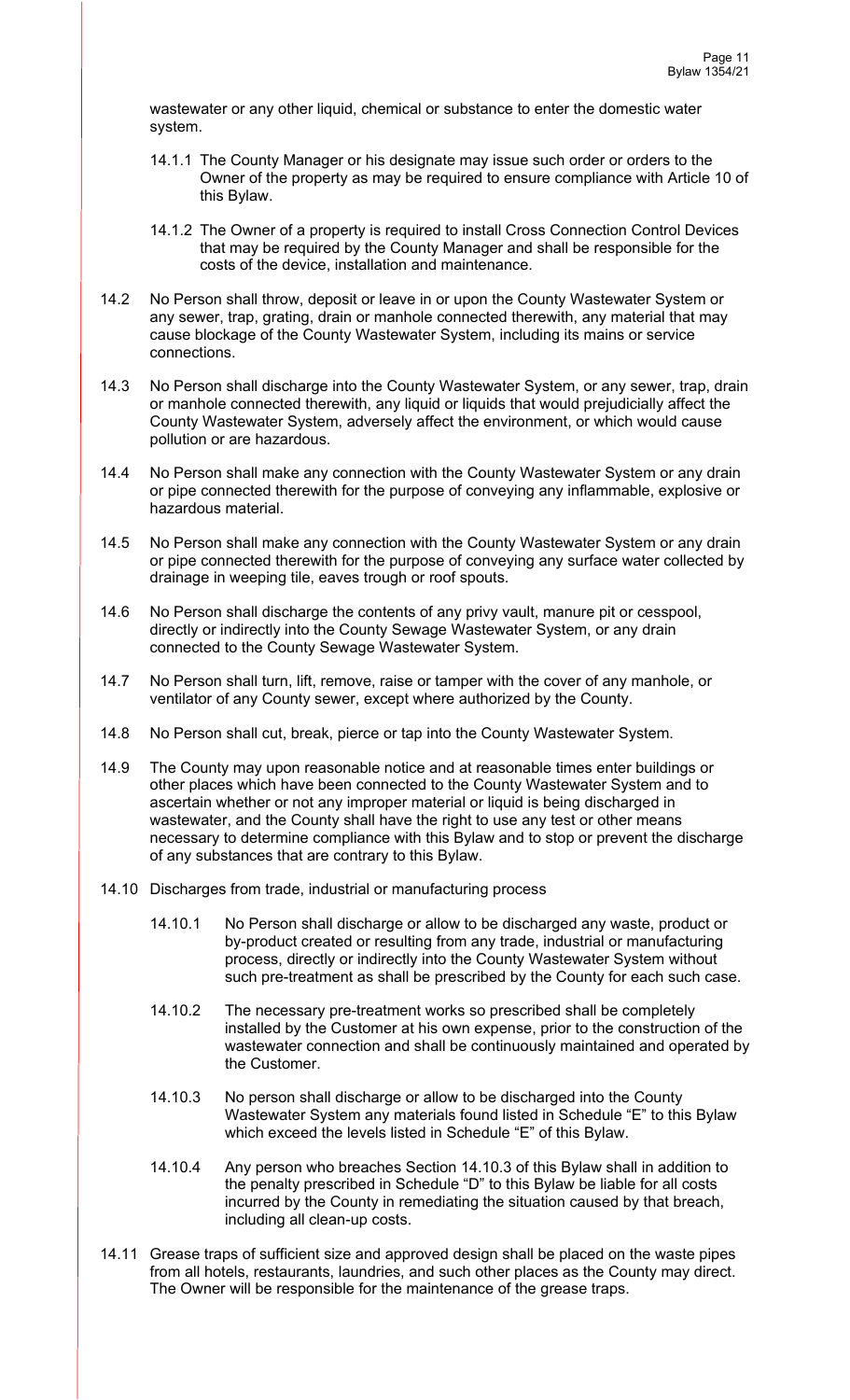14.12 Commercial building sumps:

- 14.12.1 Interceptors of sufficient size and approved design shall be placed on the waste pipes from all car washes and any other buildings that may cause excess dirt and debris to pass in the County Wastewater System.
- 14.12.2 The Owner of any building shall design and connect a Storm Water Discharge System that is in compliance with the development's Storm Water Management Plan.
- 14.12.3 No person shall allow the discharge from a Storm Water Discharge System to enter into the County Wastewater System.

### 15 PENALTIES

- 15.1 Charges as prescribed in Schedule "C" will be imposed on any Customer issuing a cheque to Lacombe County which is dishonoured or returned with a notification of nonsufficient funds (N.S.F.) and those charges shall be added to their account.
- 15.2 Any Person who breaches or contravenes any provision of this Bylaw is guilty of an offence and upon conviction, is liable to pay a fine as prescribed in Schedule "D" of this Bylaw together with any further or other sanction a court may impose.

### 16 MISCELLANEOUS

- 16.1 This Bylaw repeals Bylaw No. 1332/20.
- 16.2 This Bylaw shall come into full force and effect on the date of passing.

**Reeve** Reeve

County Manager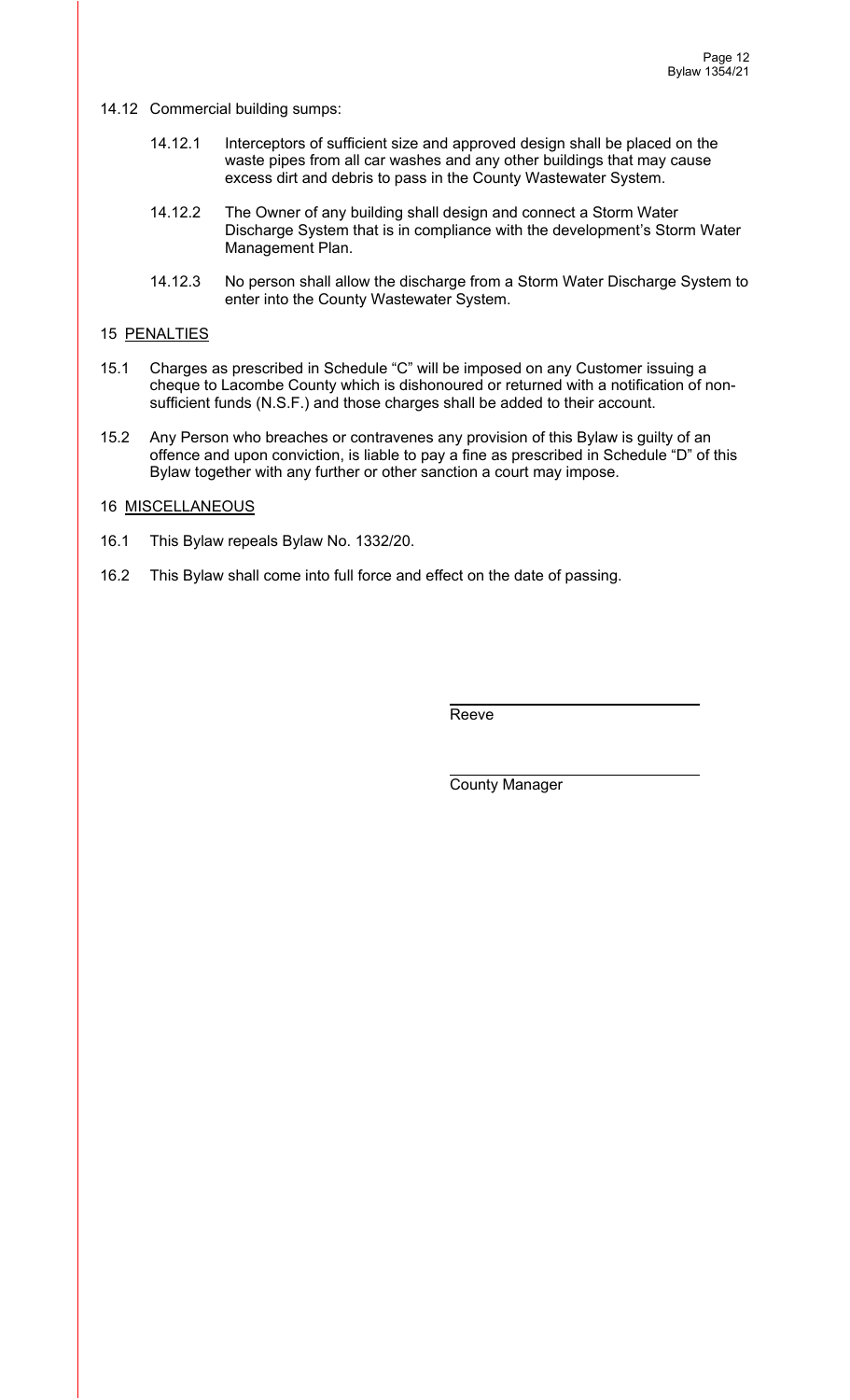## **SCHEDULE "A"**

# **ASPELUND INDUSTRIAL PARKS SERVICE AREA (Within Outline)**

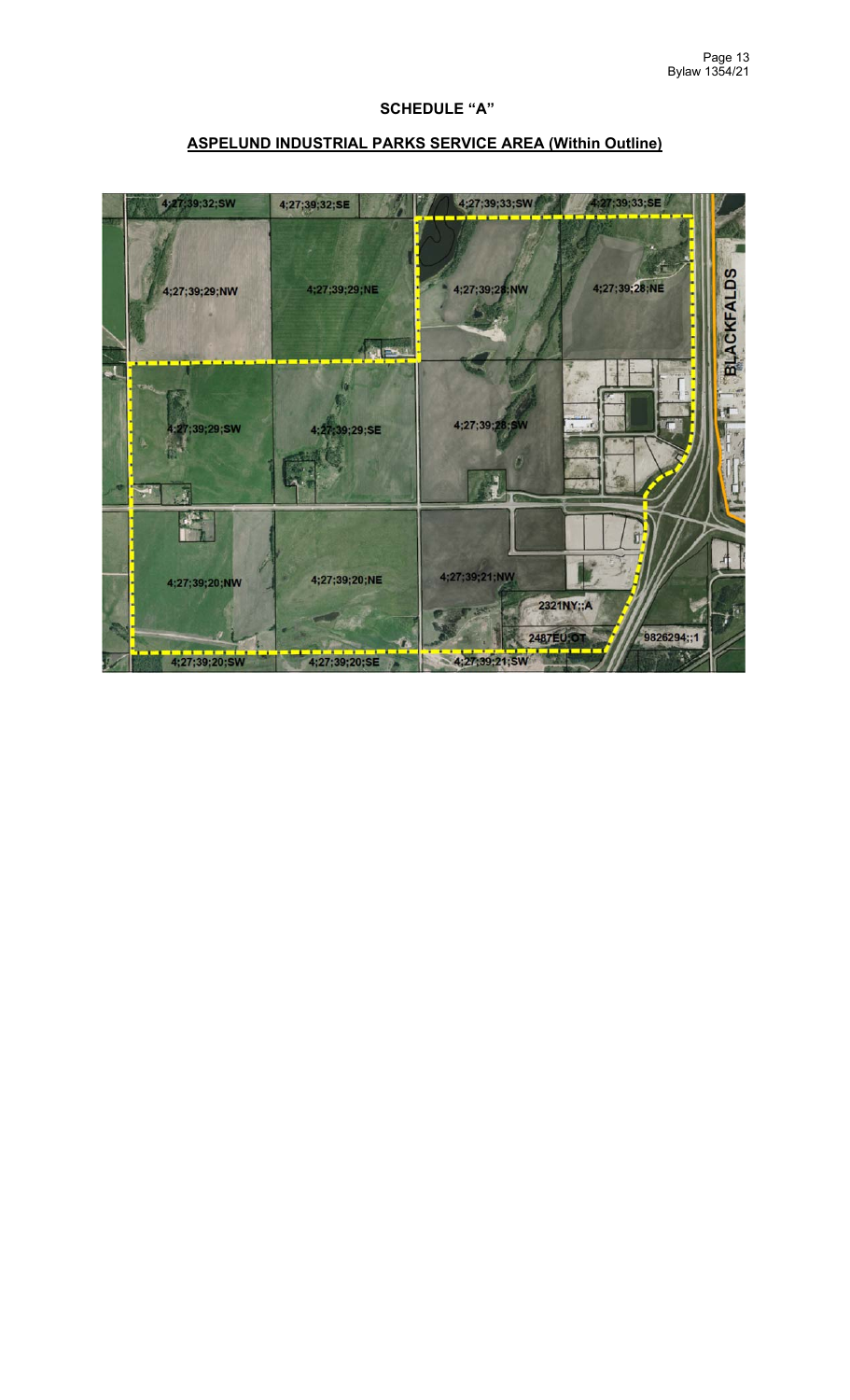## **SCHEDULE "B"**

### **RATES**

### **Water Service**

1. A fixed base rate monthly charge shall be levied based on the size of the meter supplied to each Customer as follows:

|    | 5/8" (16 mm), 3/4" (19 mm) |     | 18.01      |  |
|----|----------------------------|-----|------------|--|
| 1" | $(25 \text{ mm})$          | \$. | 45.04      |  |
|    | $11/2"$ (38mm)             |     | \$112.60   |  |
| 2" | $(50 \text{ mm})$          |     | \$281.56   |  |
| 3" | $(75 \text{ mm})$          |     | \$563.04   |  |
| 4" | $(100 \, \text{mm})$       |     | \$1,126.08 |  |

For meters larger than 4" (100 mm), the fixed base rate monthly charge shall be determined by the County Manager.

Minimum Monthly Charge - Fixed base monthly charge as defined above

- 2. Capital Infrastructure Cost \$11.09 per month
- 3. Consumption Rate \$2.90 per Cubic Meter

#### **Wastewater Service**

- 1. Base Rate \$28.98 per month
- 2. Consumption Rate \$2.402 per cubic meter of water consumed
- 3. For the purpose of calculating the wastewater charge the volume of wastewater contributed by the Customer to the County's Wastewater System shall be deemed to be equal to 100% of the water delivered to the Customer's premises, whether the water was received from the County or from sources other than the County.

#### **Account Deposits**

Account deposits shall be determined based on the size of the water meter servicing the property, as follows:

| <b>Meter Size</b> |                      | Deposit    |
|-------------------|----------------------|------------|
| 3/4"              | $(19$ mm $)$         | 300.00     |
| 1"                | $(25$ mm $)$         | 300.00     |
| 11/2"             | (38mm)               | 600.00     |
| 2"                | $(50$ mm $)$         | \$1,200.00 |
| 3"                | $(75$ mm $)$         | \$2,000.00 |
| 4"                | $(100 \, \text{mm})$ | \$2,000.00 |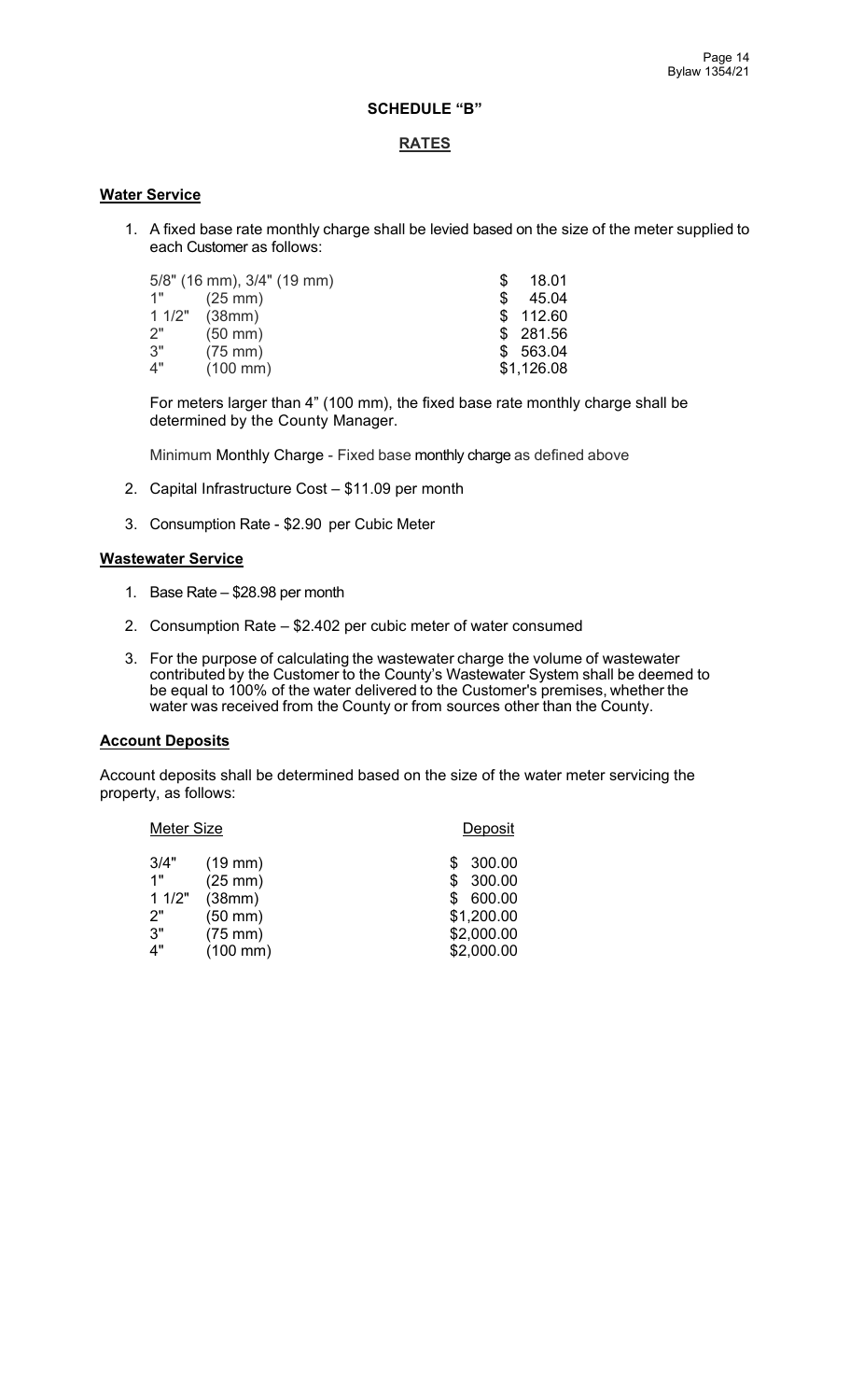# **SCHEDULE "C"**

## **SERVICE FEES**

| <b>Meter Installation Cost</b><br>$\frac{3}{4}$ "<br>Meter<br>Meter<br>1"<br>$1\frac{1}{2}$<br>Meter<br>2"<br>Meter<br>3"<br>Meter<br>4"<br>Meter<br>6"<br>Meter | At Cost $+25%$<br>At Cost + 25%<br>At $Cost + 25%$<br>At Cost + 25%<br>At Cost $+25%$<br>At Cost $+25%$<br>At Cost $+25%$ |
|------------------------------------------------------------------------------------------------------------------------------------------------------------------|---------------------------------------------------------------------------------------------------------------------------|
| <b>Water Line Connection Permit Rates</b><br>1"<br>From main to property<br>$1\frac{1}{2}$<br>From main to property<br>2"<br>From main to property               | At Cost + 25%<br>At Cost + 25%<br>At Cost $+25%$                                                                          |
| <b>Wastewater Line Connection Permit Rates</b><br>4"<br>From main to property<br>6"<br>From main to property                                                     | At Cost $+25%$<br>At Cost $+25%$<br>At Cost $+25%$                                                                        |
| <b>Pavement Restoration</b><br>To cut and patch<br>Sidewalk or curb cuts                                                                                         | At Cost $+25%$<br>At Cost + 25%                                                                                           |
| <b>Miscellaneous Rates</b><br>Request service call and County employee unable<br>to enter premises or make connection                                            | \$65.00                                                                                                                   |
| Turn water off and/or on for construction purposes<br>Up to and including 1 $\frac{1}{2}$ "<br>Over 1 1/2"                                                       | \$35.00<br>\$35.00                                                                                                        |
| Water turn off and/or on for repairs<br>During regular hours<br>During after-hours<br>Water Kill – on pavement or other                                          | \$35.00<br>At Cost<br>At Cost + 25%                                                                                       |
| Repairs to water Meters (damaged by homeowner or tenant)                                                                                                         | At Cost + 25%                                                                                                             |
| Thawing water service                                                                                                                                            | At Cost + 25%                                                                                                             |
| Repair to damaged stand pipe                                                                                                                                     | At Cost + 25%                                                                                                             |
| Cleaning plugged Wastewater Lines<br>During regular hours<br>After hours                                                                                         | At Cost + 25%<br>At Cost + 25%                                                                                            |
| Water turn off/on requested<br>During regular hours<br>After regular hours                                                                                       | \$35.00<br>At Cost                                                                                                        |
| Meter testing/calibration                                                                                                                                        | At Cost + 25%                                                                                                             |
| <b>Reconnection Fee</b>                                                                                                                                          | \$250.00                                                                                                                  |
| Non-sufficient Funds Penalty                                                                                                                                     | \$25.00                                                                                                                   |
| <b>Touch Pad installation</b>                                                                                                                                    | \$30.00                                                                                                                   |
| <b>Water Meter Installation</b>                                                                                                                                  | \$20.00                                                                                                                   |
| Meter Testing $-$ in house                                                                                                                                       | \$50.00                                                                                                                   |
| Meter Testing – out sourced                                                                                                                                      | At Cost                                                                                                                   |
| Late Payment Fees                                                                                                                                                | 2% per month                                                                                                              |

Miscellaneous Items – At cost plus 25% as determined by the County Manager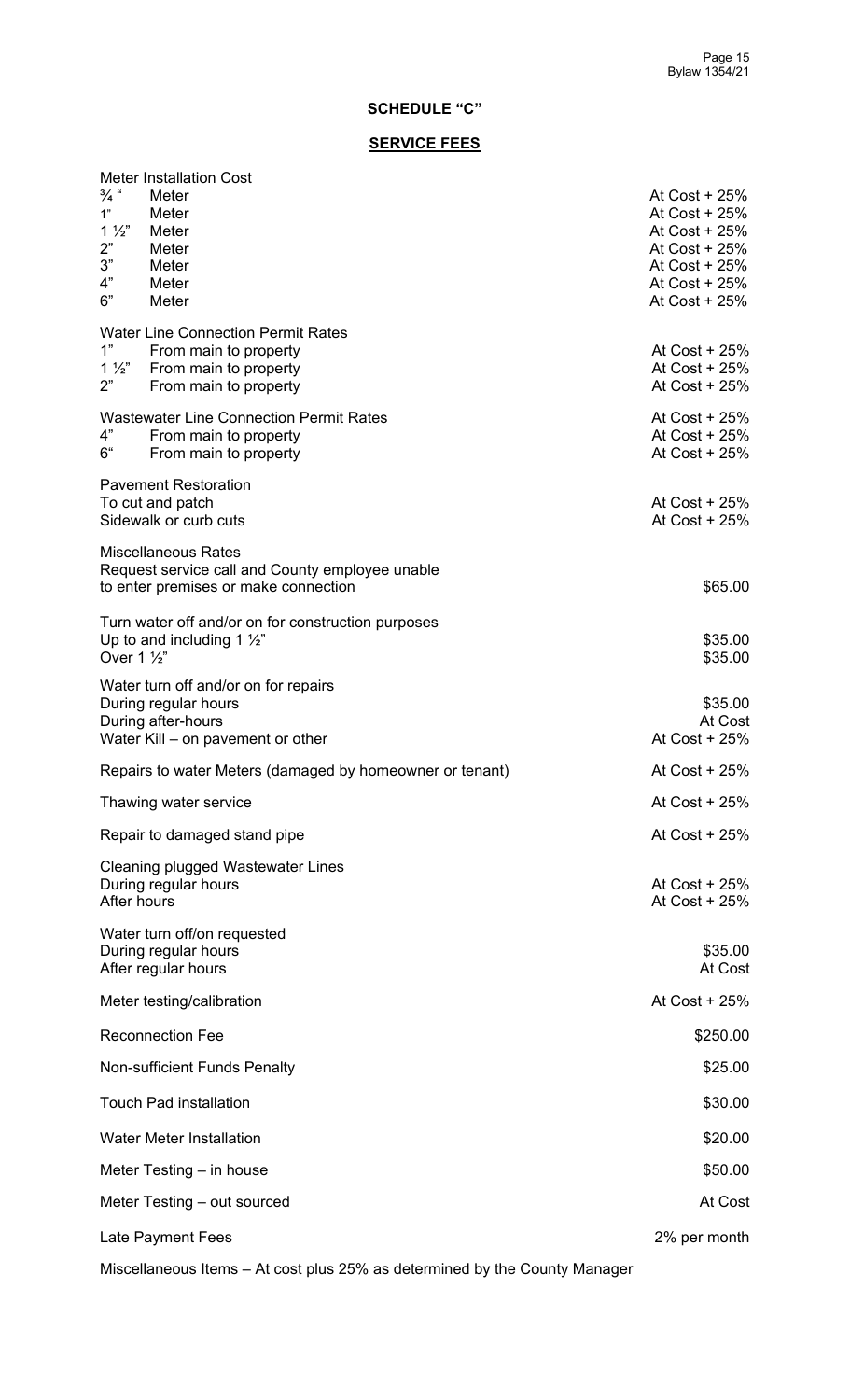# **SCHEDULE "D"**

# **PENALTIES**

| <b>Offense</b>          | <b>Amount</b> |
|-------------------------|---------------|
| 1 <sup>st</sup> Offense | \$250.00      |
| 2 <sup>nd</sup> Offense | \$500.00      |
| 3rd Offense             | \$1,000.00    |